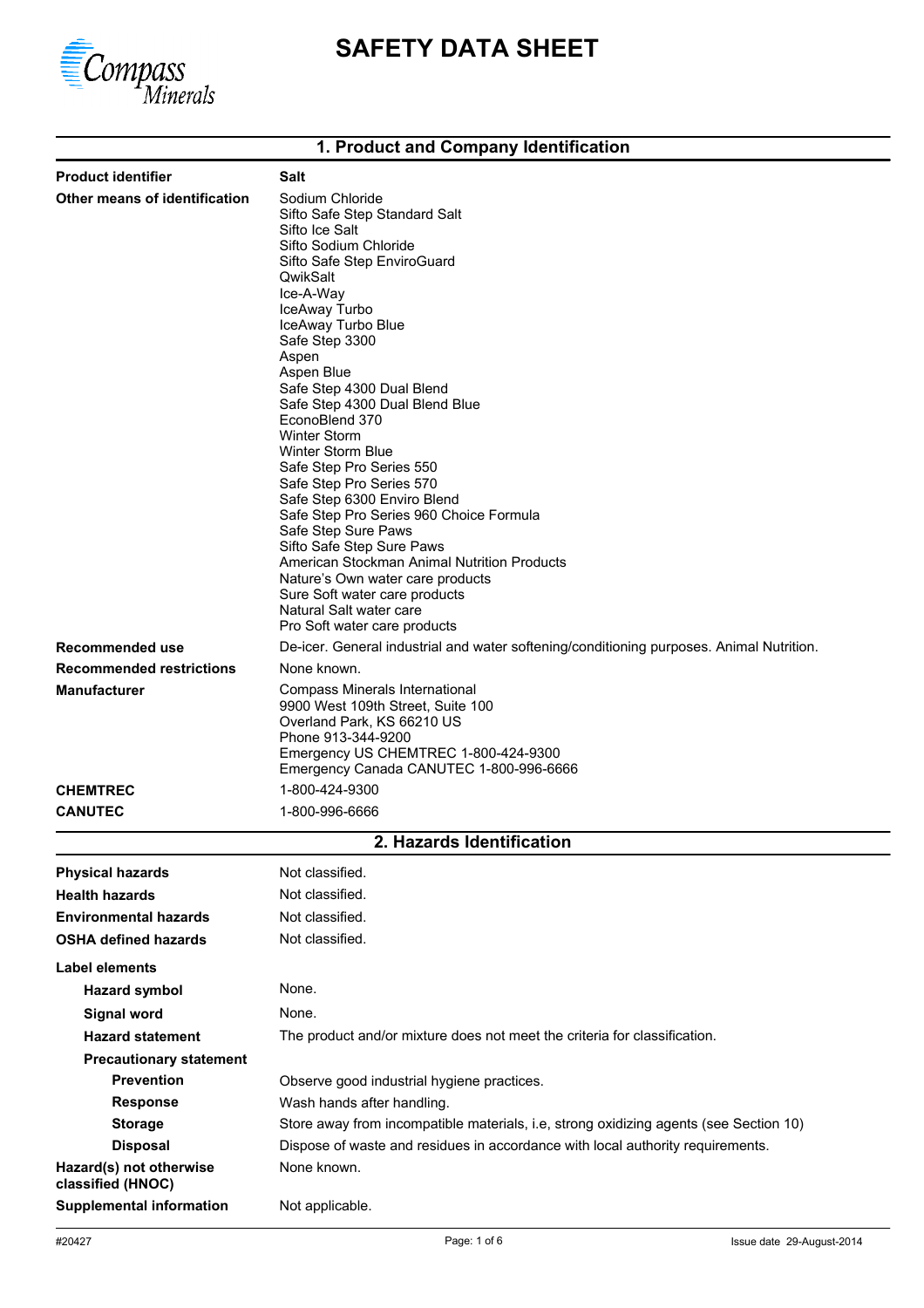|                                                                              | 3. Composition/Information on Ingredients                                                                                                                                                                                                                                                                                                                                                                                                                                    |
|------------------------------------------------------------------------------|------------------------------------------------------------------------------------------------------------------------------------------------------------------------------------------------------------------------------------------------------------------------------------------------------------------------------------------------------------------------------------------------------------------------------------------------------------------------------|
| <b>Salt and/or Salt Mixtures</b>                                             |                                                                                                                                                                                                                                                                                                                                                                                                                                                                              |
| <b>Composition comments</b>                                                  | The criteria for listing components in this section are: Carcinogens, Respiratory Sensitizers,<br>Mutagens, Teratogens and Reproductive toxins are listed when present at 0.1% or greater;<br>components which are otherwise hazardous according to WHMIS/OSHA are listed when present<br>at 1.0% or greater. Non hazardous components are not listed. The products pertaining to this SDS<br>have various proportions of components which do not meet the listing criteria. |
|                                                                              | <b>4. First Aid Measures</b>                                                                                                                                                                                                                                                                                                                                                                                                                                                 |
| <b>Inhalation</b>                                                            | Avoid breathing dust. If breathing is difficult, remove to fresh air and keep at rest in a position<br>comfortable for breathing. Call a physician if symptoms develop or persist.                                                                                                                                                                                                                                                                                           |
| <b>Skin contact</b>                                                          | Rinse skin with water/shower. Get medical attention if irritation develops and persists.                                                                                                                                                                                                                                                                                                                                                                                     |
| Eye contact                                                                  | Rinse with water. Get medical attention if irritation develops and persists.                                                                                                                                                                                                                                                                                                                                                                                                 |
| Ingestion                                                                    | Rinse mouth. If ingestion of a large amount does occur, seek medical attention.                                                                                                                                                                                                                                                                                                                                                                                              |
| <b>Most important</b><br>symptoms/effects, acute and<br>delayed              | Direct contact with eyes may cause temporary irritation.                                                                                                                                                                                                                                                                                                                                                                                                                     |
| Indication of immediate<br>medical attention and special<br>treatment needed | Treat symptomatically.                                                                                                                                                                                                                                                                                                                                                                                                                                                       |
|                                                                              | 5. Fire Fighting Measures                                                                                                                                                                                                                                                                                                                                                                                                                                                    |
| Suitable extinguishing media                                                 | Salt and salt mixtures are non-combustible.                                                                                                                                                                                                                                                                                                                                                                                                                                  |
| Unsuitable extinguishing<br>media                                            | Not applicable.                                                                                                                                                                                                                                                                                                                                                                                                                                                              |
| Specific hazards arising from<br>the chemical                                | During fire, gases hazardous to health may be formed.                                                                                                                                                                                                                                                                                                                                                                                                                        |
| Special protective equipment<br>and precautions for firefighters             | Use appropriate firefighting PPE as a general precaution.                                                                                                                                                                                                                                                                                                                                                                                                                    |
| <b>Fire-fighting</b><br>equipment/instructions                               | Salt is not combustible and is thus not the material of concern for firefighting equipment or<br>methods.                                                                                                                                                                                                                                                                                                                                                                    |
| <b>Specific methods</b>                                                      | In the event of a fire, equipment and methods that are consistent with the combusting material<br>should be utilized.                                                                                                                                                                                                                                                                                                                                                        |
| <b>General fire hazards</b>                                                  | No unusual fire or explosion hazards noted.                                                                                                                                                                                                                                                                                                                                                                                                                                  |
| <b>Hazardous combustion</b><br>products                                      | Chlorine. Hydrogen chloride. Oxides of sodium.                                                                                                                                                                                                                                                                                                                                                                                                                               |
| <b>Explosion data</b><br><b>Sensitivity to mechanical</b><br>impact          | Not available.                                                                                                                                                                                                                                                                                                                                                                                                                                                               |
| <b>Sensitivity to static</b><br>discharge                                    | Not available.                                                                                                                                                                                                                                                                                                                                                                                                                                                               |
|                                                                              | <b>6. Accidental Release Measures</b>                                                                                                                                                                                                                                                                                                                                                                                                                                        |
| Personal precautions,<br>protective equipment and                            | Restrict area to facilitate clean up.                                                                                                                                                                                                                                                                                                                                                                                                                                        |
| emergency procedures                                                         |                                                                                                                                                                                                                                                                                                                                                                                                                                                                              |
| <b>Methods and materials for</b><br>containment and cleaning up              | Stop the flow of material, if this is without risk. Prevent direct entry into waterways and sewers.<br>Following product recovery, flush area with water if necessary. For waste disposal, see section 13<br>of the SDS.                                                                                                                                                                                                                                                     |
| <b>Environmental precautions</b>                                             | Avoid direct release into waterways and sewers.                                                                                                                                                                                                                                                                                                                                                                                                                              |
|                                                                              | 7. Handling and Storage                                                                                                                                                                                                                                                                                                                                                                                                                                                      |
| <b>Precautions for safe handling</b>                                         | Use care in handling/storage. Avoid breathing dust.                                                                                                                                                                                                                                                                                                                                                                                                                          |
| Conditions for safe storage,<br>including any incompatibilities              | Store in original tightly closed container. Store away from incompatible materials, i.e, strong<br>oxidizing agents (see Section 10)                                                                                                                                                                                                                                                                                                                                         |
|                                                                              | 8. Exposure Controls/Personal Protection                                                                                                                                                                                                                                                                                                                                                                                                                                     |
| <b>Occupational exposure limits</b>                                          | No exposure limits noted for ingredient(s).                                                                                                                                                                                                                                                                                                                                                                                                                                  |
| <b>Biological limit values</b>                                               | No biological exposure limits noted for the ingredient(s).                                                                                                                                                                                                                                                                                                                                                                                                                   |
|                                                                              |                                                                                                                                                                                                                                                                                                                                                                                                                                                                              |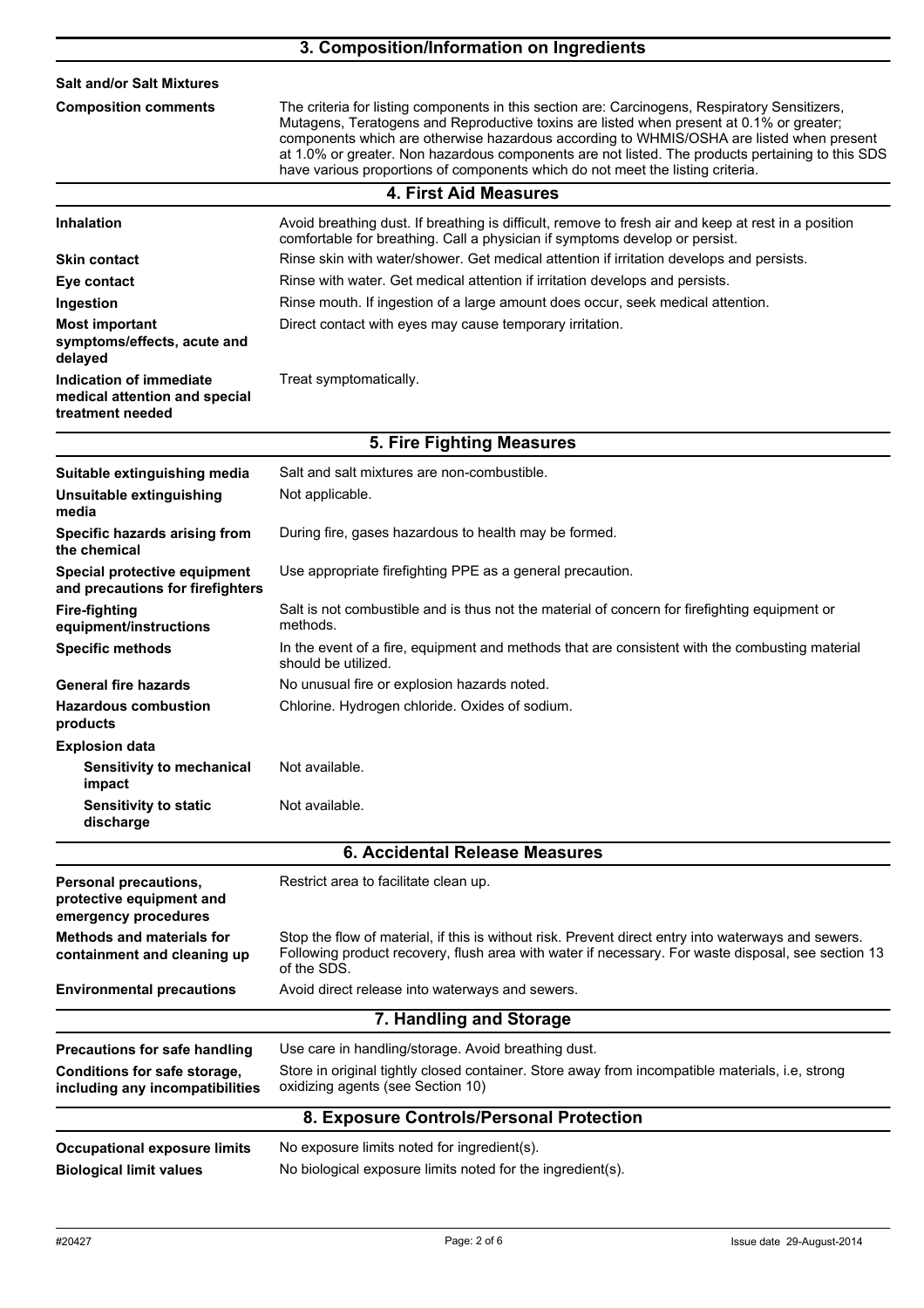| Appropriate engineering<br>controls      | TWA PEL: No specific limits have been established for sodium chloride (a soluble substance). As<br>a guideline, OSHA (United States) has established the following limits which are generally<br>recognized for inert or nuisance dust. Particulates Not Otherwise Regulated (PNOR): 5mg/cu.m.<br>Respirable Dust 8-Hour TWA PEL, 15mg/cu.m. Total Dust 8-Hour TWA PEL.                            |
|------------------------------------------|----------------------------------------------------------------------------------------------------------------------------------------------------------------------------------------------------------------------------------------------------------------------------------------------------------------------------------------------------------------------------------------------------|
|                                          | TWA TLV: No specific limits have been established for sodium chloride (a soluble substance). As<br>a guideline, ACGIH (United States) has established the following limits which are generally<br>recognized for inert or nuisance dust. Particulates (insolubles) Not Otherwise Classified (PNOC):<br>10mg/cu.m. Inhalable Particulate 8-Hours TWA TLV, 3mg/cu.m. Respirable Particulate TWA TLV. |
|                                          | Use process enclosures, local exhaust ventilation, or other engineering controls to control airborne<br>levels below recommended exposure limits.                                                                                                                                                                                                                                                  |
|                                          | Individual protection measures, such as personal protective equipment                                                                                                                                                                                                                                                                                                                              |
| Eye/face protection                      | Safety glasses if eye contact is possible.                                                                                                                                                                                                                                                                                                                                                         |
| <b>Skin protection</b>                   |                                                                                                                                                                                                                                                                                                                                                                                                    |
| <b>Hand protection</b>                   | If there is constant skin contact, rubber gloves are recommended.                                                                                                                                                                                                                                                                                                                                  |
| Other                                    | Wear suitable protective clothing.                                                                                                                                                                                                                                                                                                                                                                 |
| <b>Respiratory protection</b>            | No personal respiratory protective equipment normally required.                                                                                                                                                                                                                                                                                                                                    |
| <b>Thermal hazards</b>                   | Not applicable.                                                                                                                                                                                                                                                                                                                                                                                    |
| <b>General hygiene</b><br>considerations | Always observe good personal hygiene measures, such as washing after handling the material<br>and before eating, drinking, and/or smoking. Routinely wash work clothing and protective<br>equipment.                                                                                                                                                                                               |

|                                                   | 9. Physical and Chemical Properties |
|---------------------------------------------------|-------------------------------------|
| Appearance                                        | Crystalline.                        |
| <b>Physical state</b>                             | Solid.                              |
| Form                                              | Solid.                              |
| Color                                             | Varies                              |
| Odor                                              | Odorless                            |
| <b>Odor threshold</b>                             | Not applicable                      |
| pH                                                | $6 - 8$ (Neutral)                   |
| <b>Melting point/freezing point</b>               | Not applicable                      |
| Initial boiling point and boiling<br>range        | Not applicable                      |
| Pour point                                        | Not applicable                      |
| <b>Specific gravity</b>                           | Not applicable                      |
| <b>Partition coefficient</b><br>(n-octanol/water) | Not applicable                      |
| <b>Flash point</b>                                | Not applicable                      |
| <b>Evaporation rate</b>                           | Not applicable                      |
| Flammability (solid, gas)                         | Not applicable.                     |
| Upper/lower flammability or explosive limits      |                                     |
| <b>Flammability limit - lower</b><br>(%)          | Not applicable                      |
| <b>Flammability limit - upper</b><br>(%)          | Not applicable                      |
| Explosive limit - lower (%)                       | Not applicable                      |
| Explosive limit - upper (%)                       | Not applicable                      |
| Vapor pressure                                    | Not applicable                      |
| Vapor density                                     | Not applicable                      |
| <b>Relative density</b>                           | Not applicable                      |
| Solubility(ies)                                   | Not available.                      |
| Auto-ignition temperature                         | Not applicable                      |
| <b>Decomposition temperature</b>                  | Not applicable                      |
| <b>Viscosity</b>                                  | Not applicable                      |

## **10. Stability and Reactivity**

**Reactivity None known.**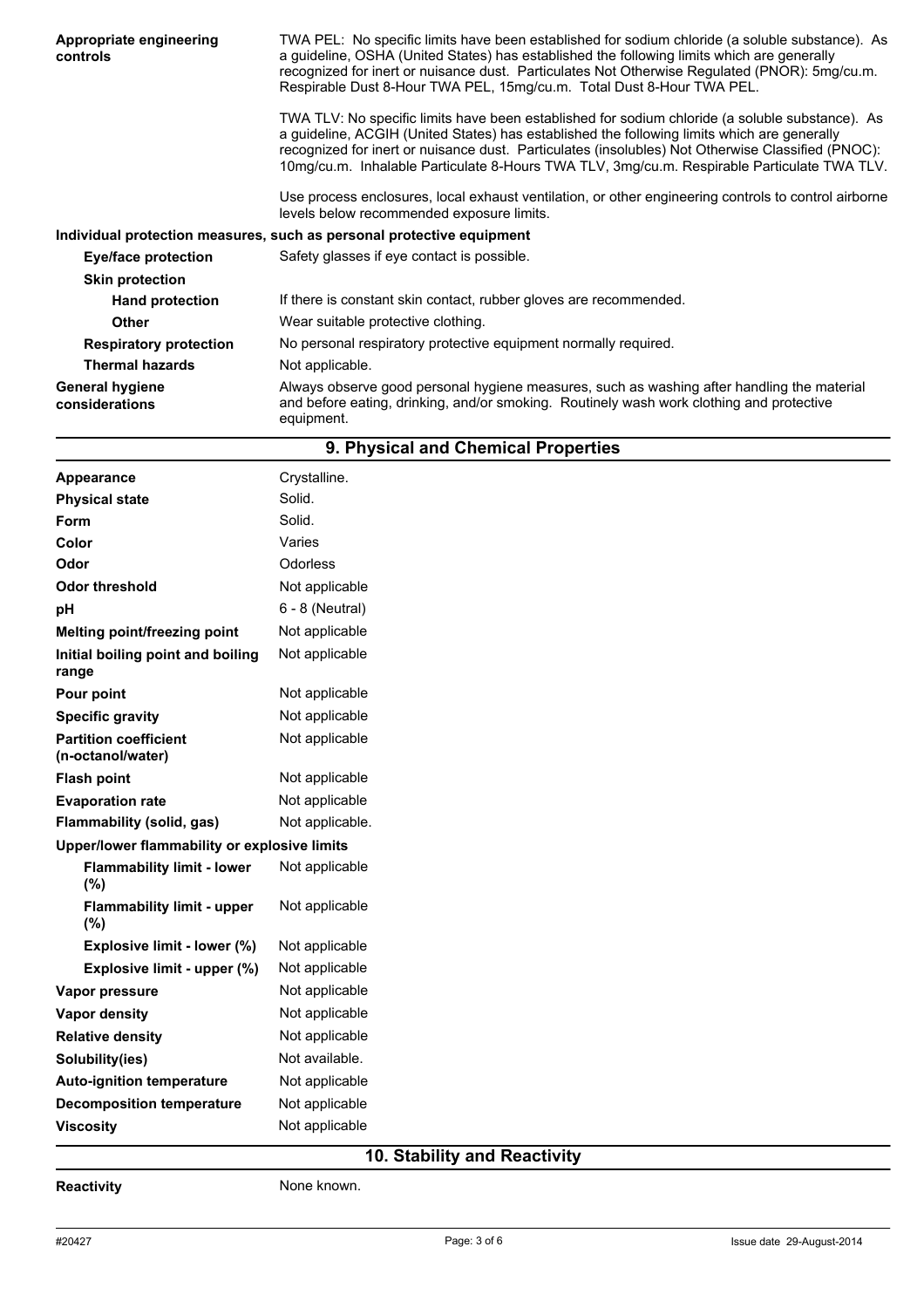| <b>Possibility of hazardous</b><br>reactions | No dangerous reaction known under conditions of normal use.       |
|----------------------------------------------|-------------------------------------------------------------------|
| <b>Chemical stability</b>                    | Material is stable under normal conditions.                       |
| <b>Conditions to avoid</b>                   | Contact with incompatible materials, i.e strong oxidizing agents. |
| Incompatible materials                       | Strong oxidizing agents.                                          |
| <b>Hazardous decomposition</b><br>products   | Chlorine gas. Hydrogen chloride. Oxides of sodium.                |

## **11. Toxicological Information**

| Information on likely routes of exposure                                           |                                                                                                                     |
|------------------------------------------------------------------------------------|---------------------------------------------------------------------------------------------------------------------|
| Ingestion                                                                          | Expected to be a low ingestion hazard.                                                                              |
| <b>Inhalation</b>                                                                  | No adverse effects due to inhalation are expected.                                                                  |
| <b>Skin contact</b>                                                                | No adverse effects due to skin contact are expected.                                                                |
| Eye contact                                                                        | Direct contact with eyes may cause temporary irritation.                                                            |
| Symptoms related to the<br>physical, chemical and<br>toxicological characteristics | Direct contact with eyes may cause temporary irritation.                                                            |
| Information on toxicological effects                                               |                                                                                                                     |
| <b>Acute toxicity</b>                                                              | Not classified.                                                                                                     |
| <b>Skin corrosion/irritation</b>                                                   | Prolonged skin contact may cause temporary irritation.                                                              |
| <b>Exposure minutes</b>                                                            | Not available.                                                                                                      |
| <b>Erythema value</b>                                                              | Not available.                                                                                                      |
| Oedema value                                                                       | Not available.                                                                                                      |
| Serious eye damage/eye<br>irritation                                               | Direct contact with eyes may cause temporary irritation.                                                            |
| <b>Corneal opacity value</b>                                                       | Not available.                                                                                                      |
| <b>Iris lesion value</b>                                                           | Not available.                                                                                                      |
| <b>Conjunctival reddening</b><br>value                                             | Not available.                                                                                                      |
| Conjunctival oedema value                                                          | Not available.                                                                                                      |
| <b>Recover days</b>                                                                | Not available.                                                                                                      |
| Respiratory or skin sensitization                                                  |                                                                                                                     |
| <b>Respiratory sensitization</b>                                                   | Not available.                                                                                                      |
| <b>Skin sensitization</b>                                                          | This product is not expected to cause skin sensitization.                                                           |
| Germ cell mutagenicity                                                             | No data available to indicate product or any components present at greater than 0.1% are<br>mutagenic or genotoxic. |
| <b>Mutagenicity</b>                                                                | No data available to indicate product or any components present at greater than 0.1% are<br>mutagenic or genotoxic. |
| Carcinogenicity                                                                    | This product is not considered to be a carcinogen by IARC, ACGIH, NTP, or OSHA.                                     |
| <b>Reproductive toxicity</b>                                                       | This product is not expected to cause reproductive or developmental effects.                                        |
| <b>Teratogenicity</b>                                                              | Not classified.                                                                                                     |
| Specific target organ toxicity -<br>single exposure                                | Not classified.                                                                                                     |
| Specific target organ toxicity -<br>repeated exposure                              | Not classified.                                                                                                     |
| <b>Aspiration hazard</b>                                                           | Not classified.                                                                                                     |
| <b>Chronic effects</b>                                                             | Not classified.                                                                                                     |
| <b>Further information</b>                                                         | This product has no known adverse effect on human health.                                                           |
| <b>Name of Toxicologically</b><br><b>Synergistic Products</b>                      | Not available.                                                                                                      |
| 12 Ecological Information                                                          |                                                                                                                     |

| <b>Ecotoxicity</b>               | The product is not classified as environmentally hazardous. However, this does not exclude the<br>possibility that large or frequent spills can have a harmful or damaging effect on the environment. |
|----------------------------------|-------------------------------------------------------------------------------------------------------------------------------------------------------------------------------------------------------|
| Persistence and degradability    | No data is available on the degradability of this product.                                                                                                                                            |
| <b>Bioaccumulative potential</b> | No data available.                                                                                                                                                                                    |
| Mobility in soil                 | No data available.                                                                                                                                                                                    |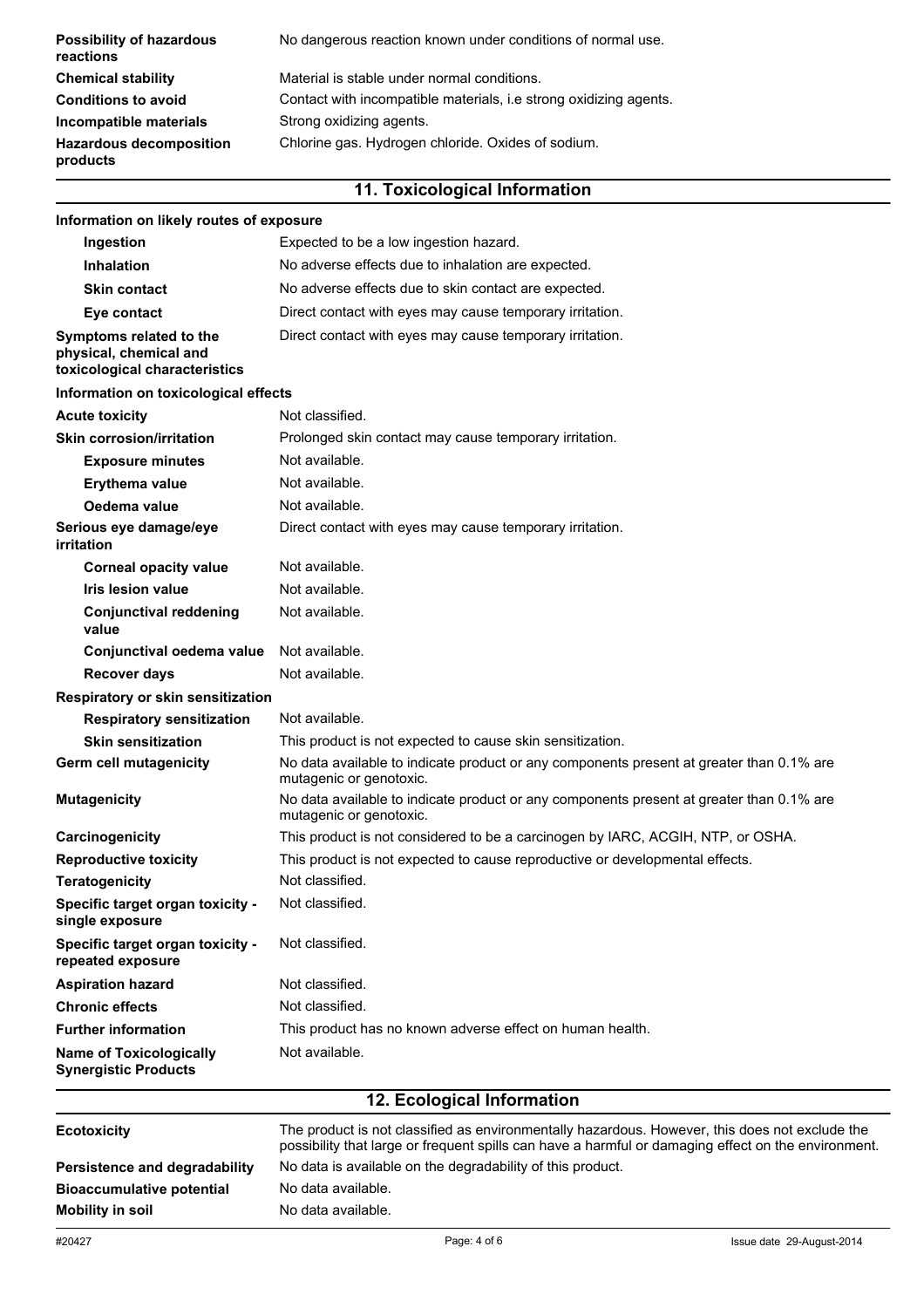| <b>Mobility in general</b>                                                                                                                                                   | Not available.                                                                                                                                                                                                                                                                |
|------------------------------------------------------------------------------------------------------------------------------------------------------------------------------|-------------------------------------------------------------------------------------------------------------------------------------------------------------------------------------------------------------------------------------------------------------------------------|
| Other adverse effects                                                                                                                                                        | No other adverse environmental effects (e.g. ozone depletion, photochemical ozone creation<br>potential, endocrine disruption, global warming potential) are expected from this component.                                                                                    |
|                                                                                                                                                                              | 13. Disposal Considerations                                                                                                                                                                                                                                                   |
| <b>Disposal instructions</b><br><b>Local disposal regulations</b><br>Hazardous waste code                                                                                    | Collect and reclaim or dispose in sealed containers in accordance with applicable regulations.<br>Dispose in accordance with all applicable regulations.<br>The waste code should be assigned in discussion between the user, the producer and the waste<br>disposal company. |
| Waste from residues / unused<br>products                                                                                                                                     | Dispose of in accordance with local regulations. Empty containers or liners may retain some<br>product residues. This material and its container must be disposed of in a safe manner (see:<br>Disposal instructions).                                                        |
| <b>Contaminated packaging</b>                                                                                                                                                | Empty containers should be taken to an approved waste handling site for recycling or disposal.<br>Since emptied containers may retain product residue, follow label warnings even after container is<br>emptied.                                                              |
|                                                                                                                                                                              | 14. Transport Information                                                                                                                                                                                                                                                     |
| U.S. Department of Transportation (DOT)<br>Not regulated as dangerous goods.<br><b>Transportation of Dangerous Goods (TDG - Canada)</b><br>Not regulated as dangerous goods. |                                                                                                                                                                                                                                                                               |
|                                                                                                                                                                              | 15. Regulatory Information                                                                                                                                                                                                                                                    |
| <b>Canadian federal regulations</b>                                                                                                                                          | This product has been classified in accordance with the hazard criteria of the Controlled Products<br>Regulations and the SDS contains all the information required by the Controlled Products<br>Regulations.                                                                |
| <b>WHMIS status</b>                                                                                                                                                          | <b>Not Controlled</b>                                                                                                                                                                                                                                                         |
| <b>CERCLA Hazardous Substance List (40 CFR 302.4)</b><br>Not listed.<br>Not regulated.<br>Not regulated.                                                                     | Clean Air Act (CAA) Section 112(r) Accidental Release Prevention (40 CFR 68.130)<br>Clean Air Act (CAA) Section 112 Hazardous Air Pollutants (HAPs) List                                                                                                                      |
| Superfund Amendments and Reauthorization Act of 1986 (SARA)                                                                                                                  |                                                                                                                                                                                                                                                                               |
| <b>Hazard categories</b>                                                                                                                                                     | Immediate Hazard - No<br>Delayed Hazard - No<br>Fire Hazard - No<br>Pressure Hazard - No<br>Reactivity Hazard - No                                                                                                                                                            |
| <b>SARA 302 Extremely</b><br>hazardous substance                                                                                                                             | No                                                                                                                                                                                                                                                                            |
| SARA 311/312 Hazardous<br>chemical                                                                                                                                           | No.                                                                                                                                                                                                                                                                           |
| SARA 313 (TRI reporting)<br>Not regulated.                                                                                                                                   |                                                                                                                                                                                                                                                                               |
| <b>Other federal regulations</b><br><b>Safe Drinking Water Act</b><br>(SDWA)                                                                                                 | Not regulated.                                                                                                                                                                                                                                                                |
| <b>Food and Drug</b><br><b>Administration (FDA)</b>                                                                                                                          | Not regulated.                                                                                                                                                                                                                                                                |
| US state regulations                                                                                                                                                         | California Safe Drinking Water and Toxic Enforcement Act of 1986 (Proposition 65): This material<br>is not known to contain any chemicals currently listed as carcinogens or reproductive toxins.                                                                             |
| Not listed.<br>US. Massachusetts RTK - Substance List<br>Not regulated.<br>US. Pennsylvania RTK - Hazardous Substances<br>Not regulated.                                     | US - California Proposition 65 - Carcinogens & Reproductive Toxicity (CRT): Listed substance                                                                                                                                                                                  |